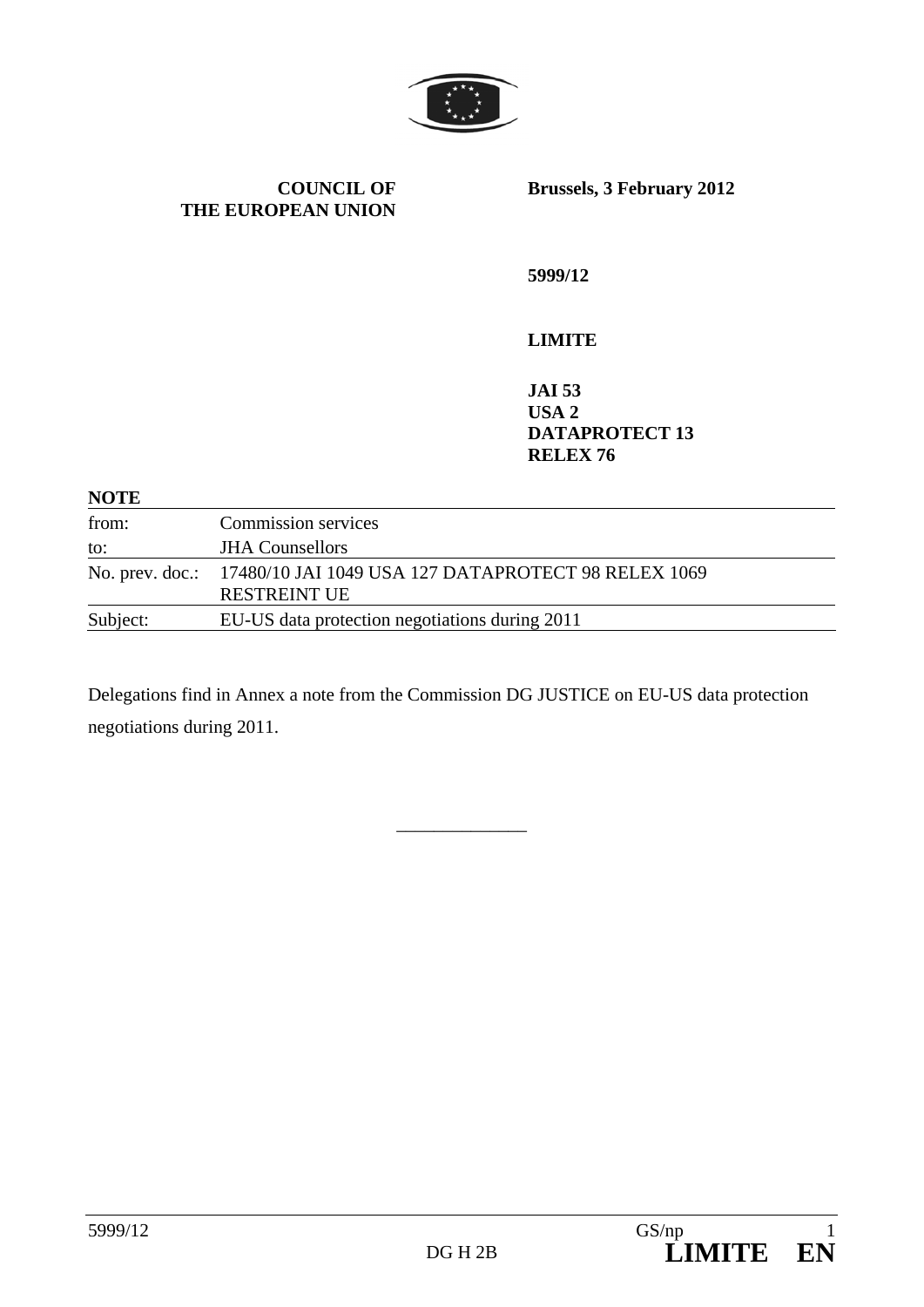On 3 December 2010, the Council adopted a decision authorising the Commission to open negotiations on an agreement between the European Union and the United States of America on protection of personal data when transferred and processed for the purpose of preventing investigating, detecting or prosecuting criminal offences, including terrorism, in the framework of police cooperation and judicial cooperation in criminal matters.

On 28 March 2011 the Commission opened negotiations with the US side. Further negotiation sessions were held on 5-6 May, 26 May, 24 June, 28 July, 9 September, 9 November and 13 December 2011. In addition, at technical level meetings were held on 17 May and 18 July 2011. The next negotiation session is scheduled for 13 February 2012. A technical expert seminar on protection of personal data exchanged in the framework of police cooperation and judicial cooperation in criminal matters is also envisaged.

In accordance with Article 2 of the Council decision authorising the opening of negotiations, the Commission has reported after each negotiating session to the designated special committee (JHA Counsellors) on the progress of the negotiations.

In accordance with Article 218(8) TFEU, the European Parliament has likewise been immediately and fully informed, in the framework of its Committee for Civil Liberties, Justice and Home Affairs.

One year since the adoption of the negotiating directives by the Council, the Commission services consider it appropriate to provide a written overview of the issues addressed in the negotiations to date. The enclosed non-paper serves this purpose. It will also be shared with the European Parliament for information. The paper is marked 'LIMITE' and should be afforded appropriate handling.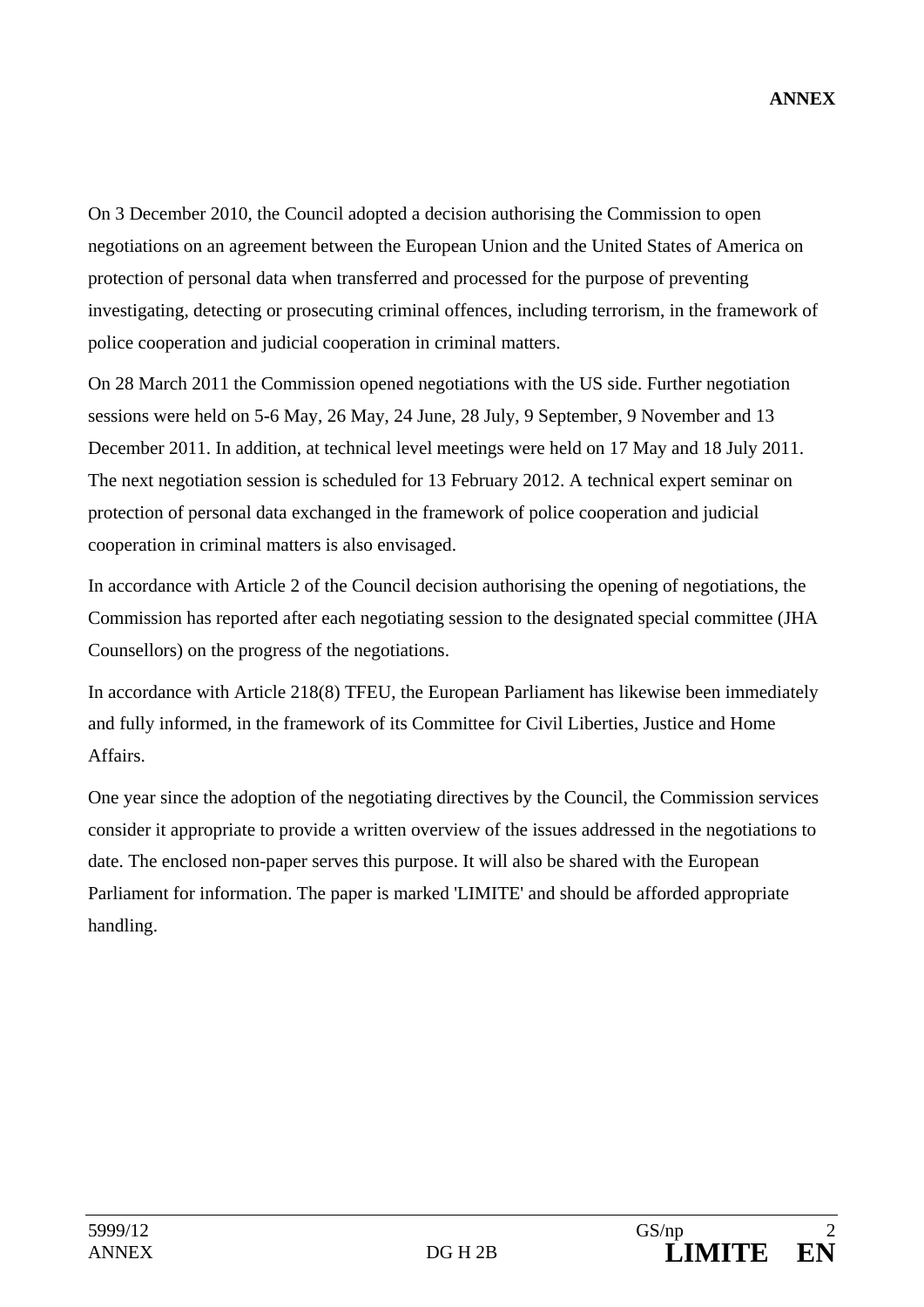## **EU-US DATA PROTECTION NEGOTIATIONS NON-PAPER ON NEGOTIATIONS DURING 2011**

Since the start of negotiations, a detailed first exchange of views has been held on all the issues covered by the Commission's negotiating directives. This has included detailed explanations on how respective domestic legal systems work, how specific legal concepts are to be understood, based on domestic legislation and jurisprudence.

Regarding the **purpose** of the agreement, both sides agree that the agreement itself will not be the legal basis for any transfers of personal data and that a specific legal basis for such transfers will always be required. The US wishes to achieve mutual recognition of the respective data protection systems ("adequacy"). Furthermore, the US side has a mandate for an "Executive agreement" that does not change existing US law, nor create any new rights. The US therefore aims to limit the agreement to integrating principles from existing EU-US agreements (Eurojust, MLA, Europol agreements) and the EU-US High Level Contact Group (HLCG). Further discussions are needed to achieve all objectives of the negotiating directives.

Regarding the **scope** of application of the agreement, the possible application to existing bilateral data-sharing agreements concluded by Member States has been postponed for a later stage, as this can only be meaningfully done after the content of the agreement has become clearer.

On the **material scope of the agreement**, the US side proposed to differentiate between "casespecific" (exchange of personal information between police and judicial authorities in the framework of an investigation) and "program-based" (large-scale data transfers such as PNR, TFTP) information. The US has rejected the idea to apply the agreement also to data transferred from private parties in the EU to private parties in the US and subsequently processed for law enforcement purposes by US competent authorities. Both sides agree in substance that the agreement should be without prejudice to the activities in the field of national security, which remains the sole responsibility of Member States.

Further discussions are needed to achieve all objectives as regards the scope of the agreement.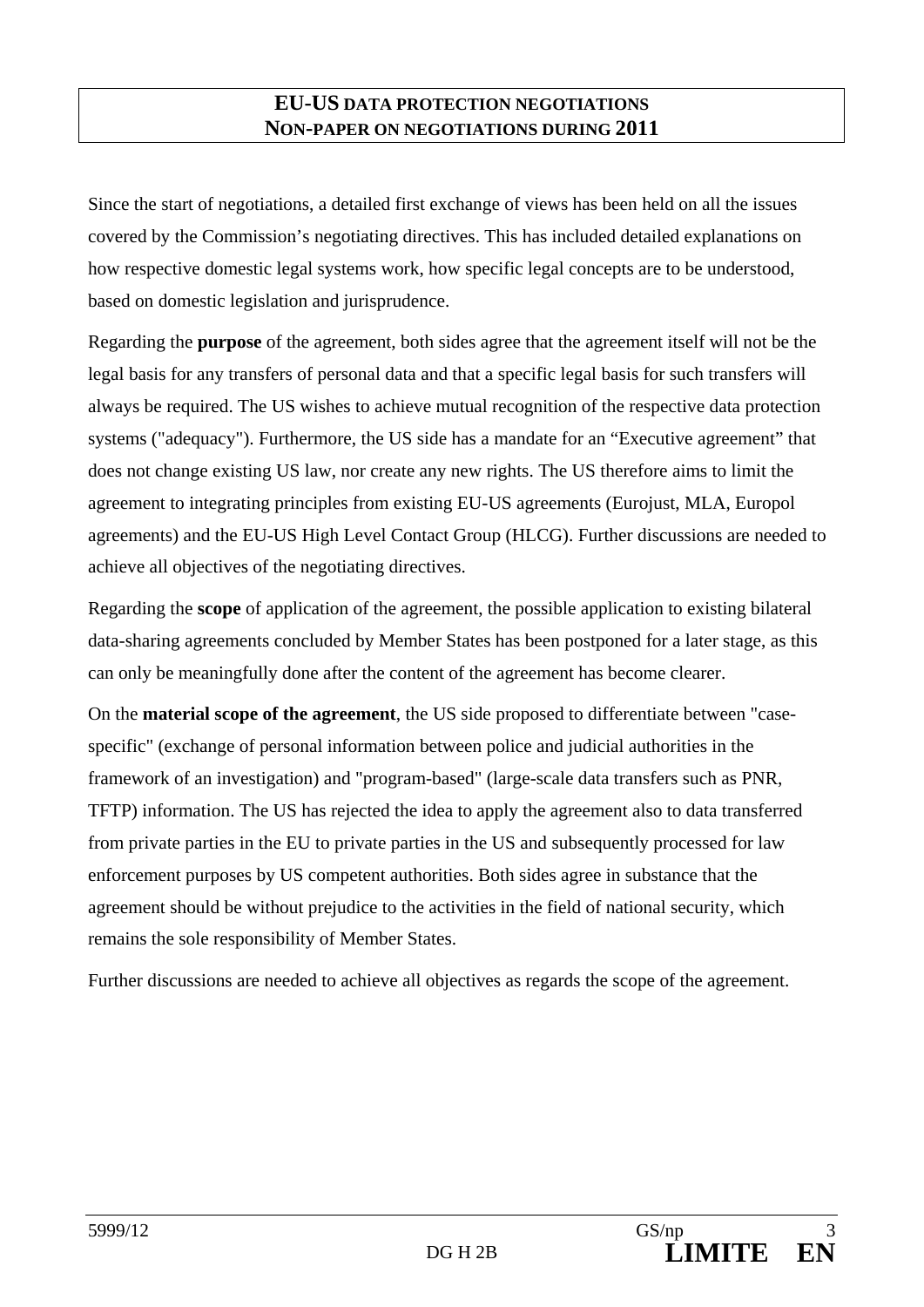Regarding **data subjects' rights,** the US side envisages an "Executive agreement" that cannot create any individual rights (see above). The Commission's negotiating directives are clear on the content and enforcement of data subjects' rights. In this context also a **non-discrimination clause**, i.e. the application of data protection principles to all data subjects regardless of nationality and place of residence, was discussed. The US is cautious on this as it is linked to the personal scope of protection under the Privacy Act, which is limited to US citizens and permanent residents.

As regards the content of the rights:

On the right to information of data subjects, the US side defended its existing system of general notice and opposed the idea of changing its legislation in order to provide for information of data subjects in the law enforcement context.

Right to access by data subject, the US side argued that access rights are adequately guaranteed in the US in particular by the Freedom of Information Act (FOIA). Further discussion will be needed on the definition of and extent of law enforcement exemptions to the right to access.

On the rights to rectification, erasure and blocking, the US expressed fears that, as a result of data subjects' requests, erasure or rectification would have to be granted during a trial or investigation (e.g. allowing suspects to erase their own statements). This reflects a misconception of the actual application of the rights to rectification and erasure, which has to be further clarified in order to allow for progress.

On automated decision-making, both sides have a general understanding based on the relevant HLCG principle. Further work is needed to formulate a provision in this respect.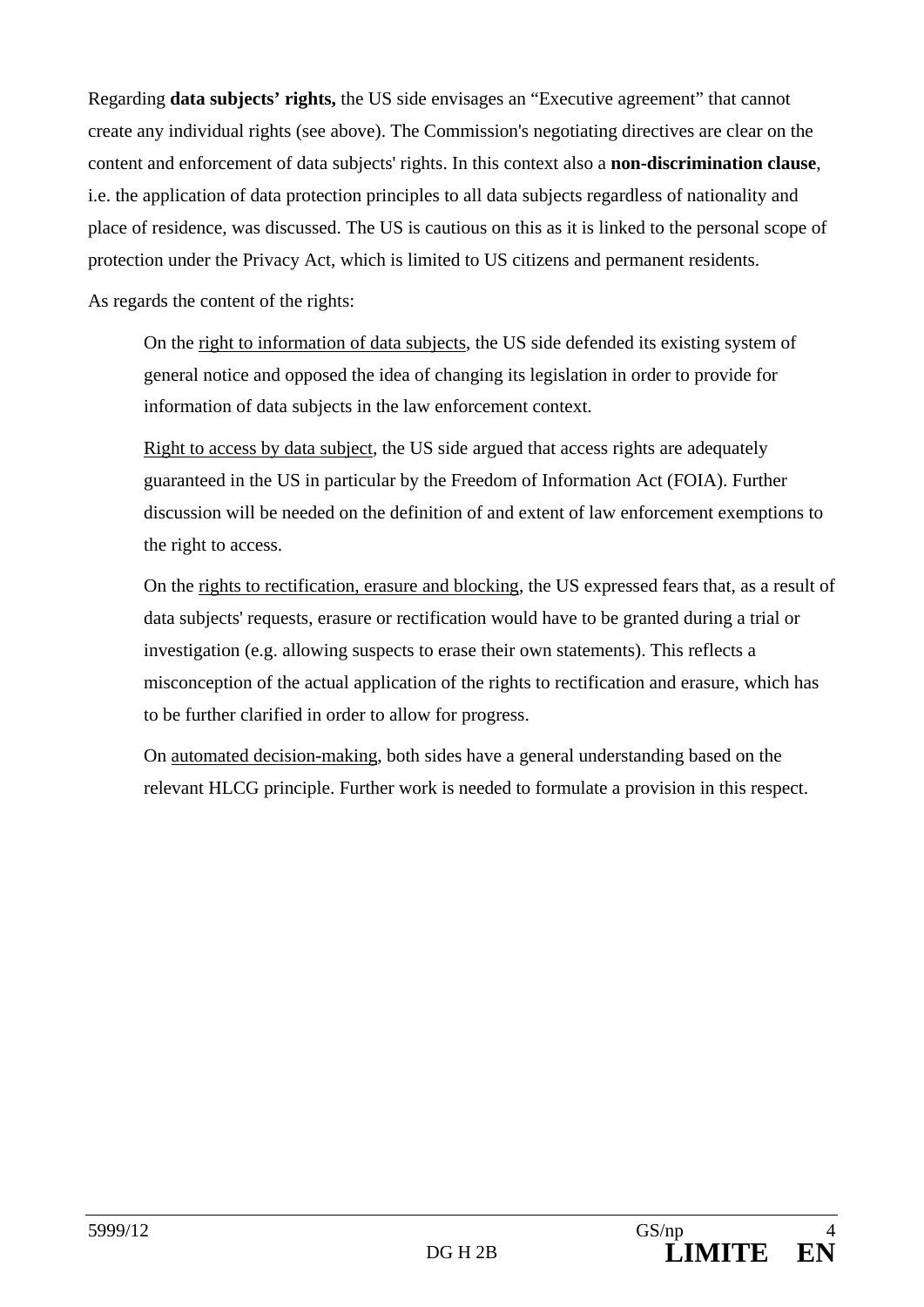On redress, the US side argues that the US system offers equally effective protection in practice. The US side refers in particular to judicial redress regarding access requests under FOIA and to judicial redress, including compensation (on the basis of tort law), where data subjects have suffered damages. The US side thus proposes to refer in the Agreement to the availability of judicial redress and compensation for data subjects who have suffered damages, in accordance with the existing US laws and list them in the agreement (Computer Fraud and Abuse Act, Federal Tort Claims Act, The Electronic Communications Privacy Act, Mandatory Victims Restitution Act). The US side however acknowledged that no judicial redress is available to non-US individuals who seek correction of their data without having suffered harm. Further discussion is needed.

Discussions progressed slightly on administrative redress mechanisms. The US side proposed that individuals can either seek administrative redress as provided for by the other party's domestic law or ask their Data Protection Authority (DPA) or Chief Privacy Officer to refer a matter to the competent authority of the other party on their behalf.

As regards compensation for data subjects who have suffered damages as a result of unlawful processing of their data or any act incompatible with the provisions of the Agreement, the US side referred that an Executive agreement under US law cannot create any individual rights, including rights to compensation. More information on what type of compensation is currently available to data subjects under US law has been requested.

**Further discussions to achieve all objectives identified in the negotiating directives are required, this concerns the content and the form of data subjects rights, in particular for judicial redress.** 

Regarding **data retention**, the US side appears to oppose a general obligation enshrined in this agreement to define appropriate retention periods whenever data sharing is agreed (specific agreements, unilateral condition by sending authority), arguing that such limits should be determined by the recipient party's domestic law. The US has accepted that retention periods for "programme-based" exchange of data should not be left to the recipient party's domestic law. Further discussions are needed to achieve all objectives of the negotiating directives.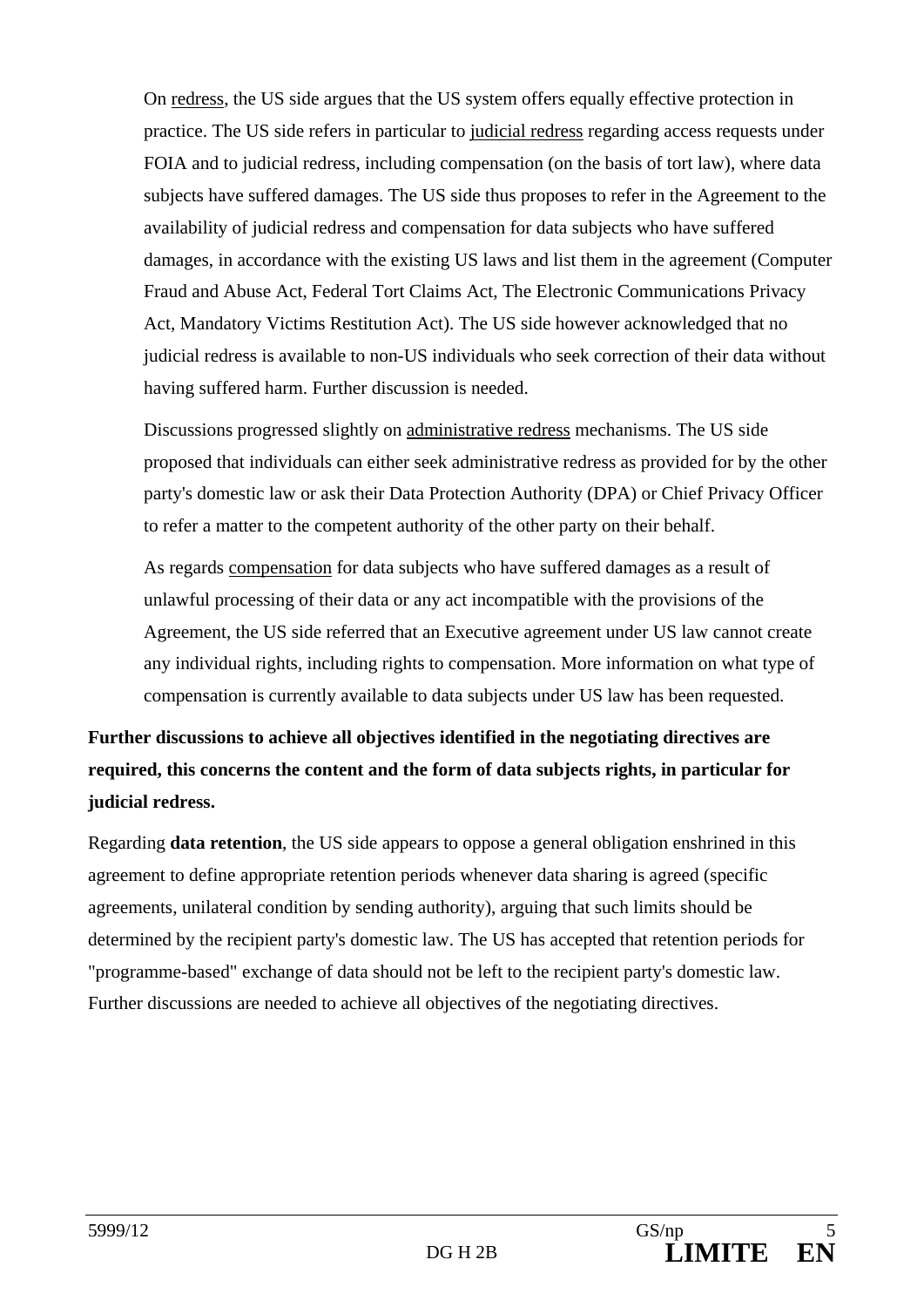As regards **onward transfers**, some progress was made by agreeing on a principle that, for "casespecific" data sharing, the sending authority's prior consent is a precondition for any onward transfer of data to a third country. As regards "programme-based" data onward sharing, this element requires further discussion.

On **purpose limitation (and further use of data)**, the US envisages to specify the purpose of data processing and further use in the "umbrella" agreement itself and to conceive it widely. This would result that in principle all data could be used for prevention, detection, suppression, investigation or prosecution of criminal offences, protection of public security, for directly related non-criminal and administrative proceedings, or for any other purpose if prior consent is given by the sending authority. Further discussions are needed to achieve all objectives of the negotiating directives.

Progress was made on **data security**, as both sides broadly agreed on the importance of processing personal data in a secure way and restricting access to authorised persons, using relevant technological safeguards. Further work is needed to formulate a provision in this respect.

On **data breach notification**, both sides agreed on the notion in principle. The Commission argued that the recipient authority should notify data breaches to the sending authority and, unless certain exemptions for law enforcement interests apply, also to the data subject. After the US side argued that only *serious* breaches should be notified, it was provisionally agreed that all *significant* breaches should be notified to the sending authority and data subject (although certain exemptions should apply for the latter).

On **logging** of data processing, both sides agreed in principle and further work is needed on formulating a provision to reflect the objectives of the negotiating directives.

As regards **sensitive data**, there is a general understanding that such data should only be processed in restricted cases and with appropriate safeguards, like in the HLCG principle. However further work is needed to formulate a provision in this respect.

Regarding **lawfulness and proportionality**, the US side appears reluctant to transpose this HLCG principle in the agreement, arguing that the term "proportionality" is not in US law and therefore its effect is unknown. Discussions will be continued.